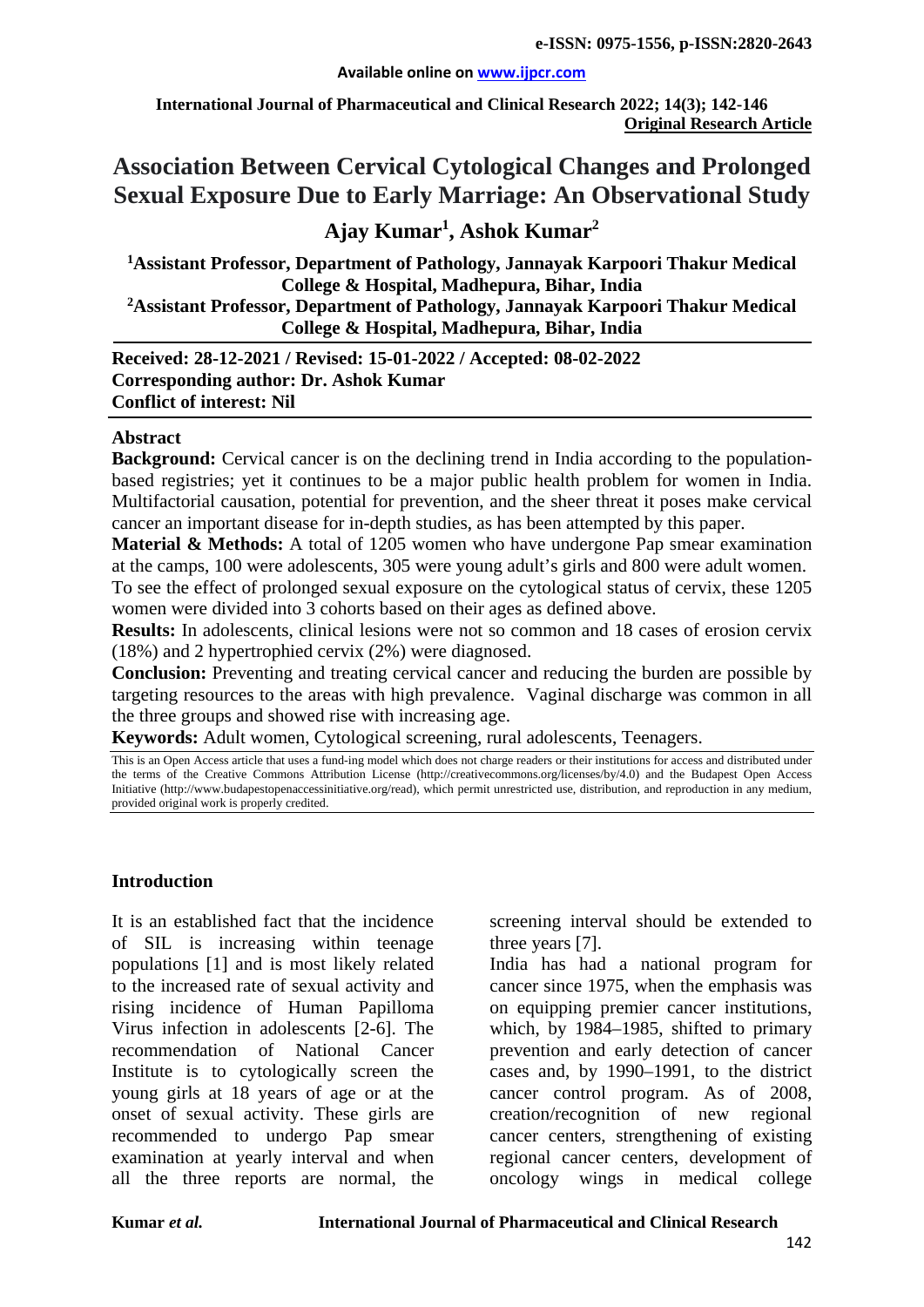hospitals, the district cancer control program, and the decentralized NGO scheme were the priorities of the program. [8] In 2010, cancer control became a part of a more comprehensive, larger program on no communicable diseases called National Programme for Prevention and Control of Cancer, Diabetes, Cardiovascular Disease and Stroke (NPCDCS) where the common risk factors are addressed in an integrated manner. The present program, initiated on a pilot basis, emphasizes risk reduction and, in addition, promotes opportunistic screening or screening through camps in women above 30 years at different levels in rural areas and in urban slums. [9] It also advocates comprehensive cancer care in district-level hospitals and tertiary care centers for strengthening cancer care.

The cytology services organized by the Government seldom reach to the rural women. Since young rural girls have increased prolonged sexual activity after marriage, we have compared the cytological findings in the three cohortsadolescent girls between 16-20 years, young adult girls between 21-25 years and adult women between 26-30 years to find out relation between the increasing sexual exposure and incidence of cervical cytopathology and the entire data has been analyzed in the context of different predisposing factors of cervical carcinogenesis.

#### **Materials and Methods:**

This was a prospective cervical screening study conducted inJannayak Karpoori Thakur Medical College & Hospital, Madhepura, Bihar, India for 1 year.

#### **Inclusion and exclusion criteria**

To see the effect of prolonged sexual exposure on the cytological status of cervix, these 1205 women were divided into 3 cohorts based on their ages as defined above. The age when the smears were taken in them have been taken as age

to include them in either of the 3 cohorts accordingly.

Those women who have undergone hysterectomy or were pregnant or were more than 60 years of age were excluded from the study.

### **Methodology**

The informed consent of the women was taken as thumb impression if illiterate or signature if educated. A total of 1205 women who have undergone Pap smear examination at the camps, 100 were adolescents, 305were young adult's girls and 800 were adult women.

All the cervical smears were collected by the gynecologist attending the camp and stained in the cytology lab of the Pathology department of the college according to the Papanicalaou's technique. The cytopathological changes in the cervical smears were graded according to the Revised Bethesda System of classification of 2002.

#### **Statistical analysis:**

The entire data was statistically analyzed applying Chi-square test. The software used was SPSS version 22.

#### **Results:**

A total of 1205 women who have undergone Pap smear examination at the camps, 100 were adolescents, 305 were young adult's girls and 800 were adult women.

The clinical lesions of cervix were also evaluated in all the three cohorts [Table-1]. In adolescents, clinical lesions were not so common and 18 cases of erosion cervix (18%) and 2 hypertrophied cervix (2%) were diagnosed. In the young adult girls and adult women, all the 3 types of clinical lesions were seen, the erosion cervix being more common, (13.1% and 6.8%, respectively).

Gynecological symptoms namely vaginal discharge, vague pain in lower abdomen and menstrual disorders were also investigated in the three cohorts [Table-2]. Vaginal discharge was common in all the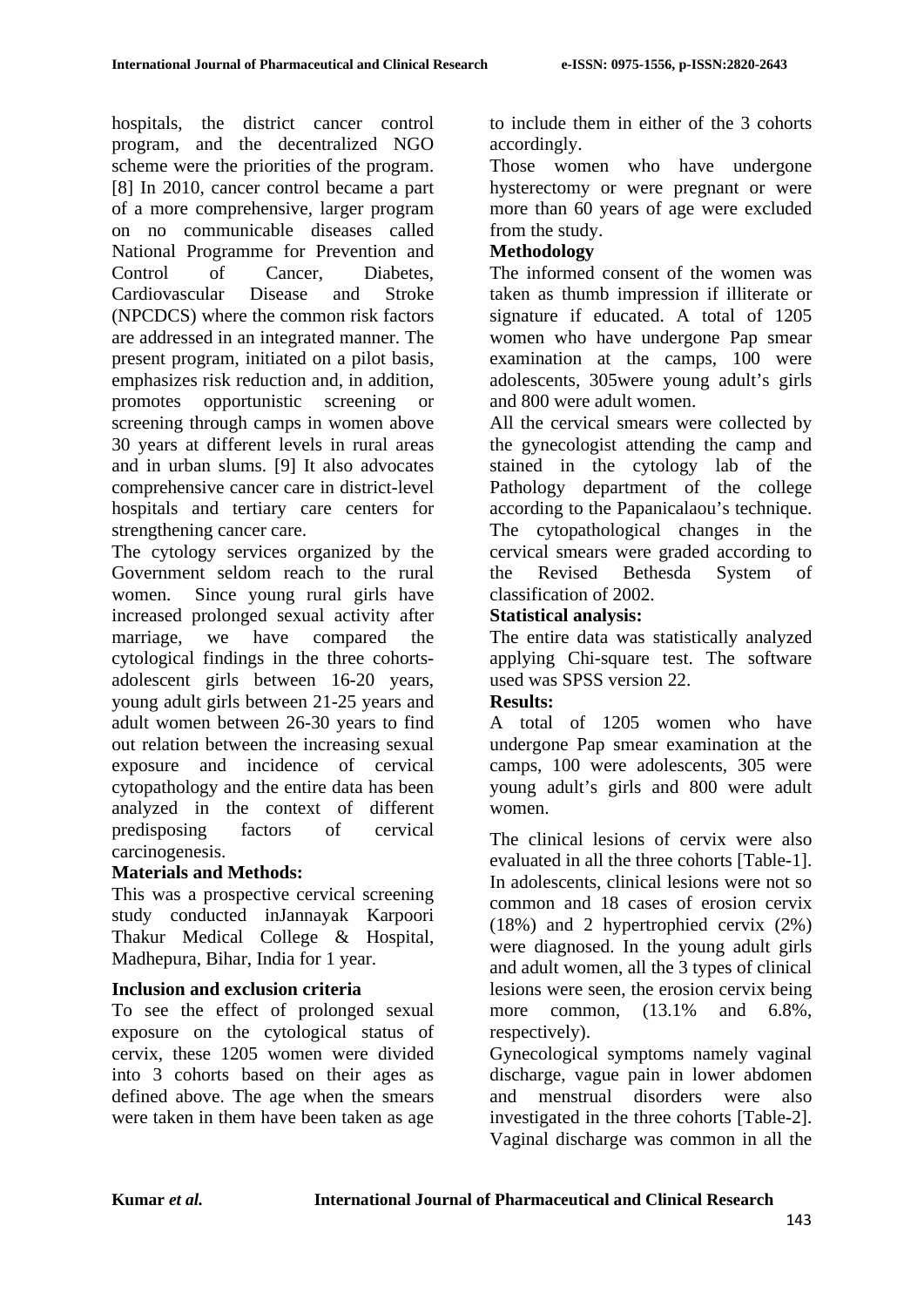three groups and showed rise with increasing age. The pain in lower abdomen was also common in all three groups but the menstrual disorders were low. The SIL rate associated with three gynecological symptoms was higher in the adolescents than in young adult girls and adult women but the difference was found to be statistically insignificant (vaginal discharge-  $\gamma$ 2=0.82: p=0.332, pain in lower abdomen-  $\chi$ 2=5.91: p=0.022, menstrual disorders- $\gamma$ 2=0.90: p=0.971).

| Table 1: Relation of SIL with clinical lesions of cervix in adolescents, young adult girls |
|--------------------------------------------------------------------------------------------|
| and adult women.                                                                           |

|                                            | <b>Erosion Cervix</b> |                    | <b>Hypertrophied</b><br><b>Cervix</b> |           | <b>Others</b><br>(Cystocoele,<br>Cervicitis Etc., |               |
|--------------------------------------------|-----------------------|--------------------|---------------------------------------|-----------|---------------------------------------------------|---------------|
| <b>Age Group</b>                           | no.                   | <b>SiL</b><br>rate | no.                                   | SiL rate  | no.                                               | SiL rate      |
| (100)<br>Adolescents<br>cases)             | 18<br>(18%)           | 2(2%)              | 2(2%)                                 | $1(1\%)$  |                                                   |               |
| Young<br>(305)<br>adult<br>girls<br>cases) | 40<br>$(13.1\%)$      | 12<br>$(3.9\%)$    | 4<br>$(1.3\%)$                        |           | 8<br>$(2.6\%)$                                    | $(50\%)$      |
| Adult women (800<br>cases)                 | 55<br>$(6.8\%)$       | 9<br>$(1.1\%)$     | 16<br>$(2.0\%)$                       | $(1.3\%)$ | 12<br>$(1.5\%)$                                   | $(50\%)$<br>6 |

**Table 2: Relation of SIL with gynecological symptoms in adolescents, young adult girls and adult women**

| <b>Age Group</b>                                 | <b>Vaginal</b><br><b>Discharge</b><br><b>581 Cases)</b> |                    | Pain<br>In<br>Abdomen<br>$(315 \text{ Cases})$ | Lower              | <b>Menstrual Disorder</b><br>$(170 \text{Cases})$ |                 |
|--------------------------------------------------|---------------------------------------------------------|--------------------|------------------------------------------------|--------------------|---------------------------------------------------|-----------------|
|                                                  | no.                                                     | <b>SiL</b><br>rate | no.                                            | <b>SiL</b><br>rate | no.                                               | SiL rate        |
| Adolescents<br>$(100 \text{ cases})$             | 67<br>(67%)                                             | 12<br>(12%)        | 40<br>$(40\%)$                                 | 16<br>(16%)        | 28<br>(28%)                                       | $9(9\%)$        |
| Young<br>adult<br>girls<br>$(305 \text{ cases})$ | 132<br>$(43.2\%)$                                       | 48<br>$(15.7\%)$   | 108<br>$(35.4\%)$                              | 38<br>$(12.4\%)$   | 79<br>$(25.9\%)$                                  | $19(6.2\%)$     |
| Adult<br>women<br>$(800 \text{ cases})$          | 501<br>$(62.6\%)$                                       | 76<br>$(9.5\%)$    | 271<br>$(33.8\%)$                              | 112<br>$(14.0\%)$  | 136<br>$(17.0\%)$                                 | 20<br>$(2.5\%)$ |

#### **Discussion:**

Cervical cytology carried out in the three cohorts of adolescents, young adult girls and adult women living in the rural areas revealed high ASCUS rate in the adolescents but receding with increasing age. The trend was reverse with SIL, the incidence showing rise with increasing age. The cytological monitoring is thus mandatory in these girls as the marriage in the villages is solemnised at an early age

and hence these girls are exposed to the early and prolonged sexual activity.

Sadoghi SB et al., have found severe dysplasia as early as at 15 years and invasive carcinoma as early as 20 years while conducting prevelance studies of cervical dysplasia and carcinoma cervix in a national wide planned population [10]. They have stressed for importance of cytological screening programs for sexually active women in view of severe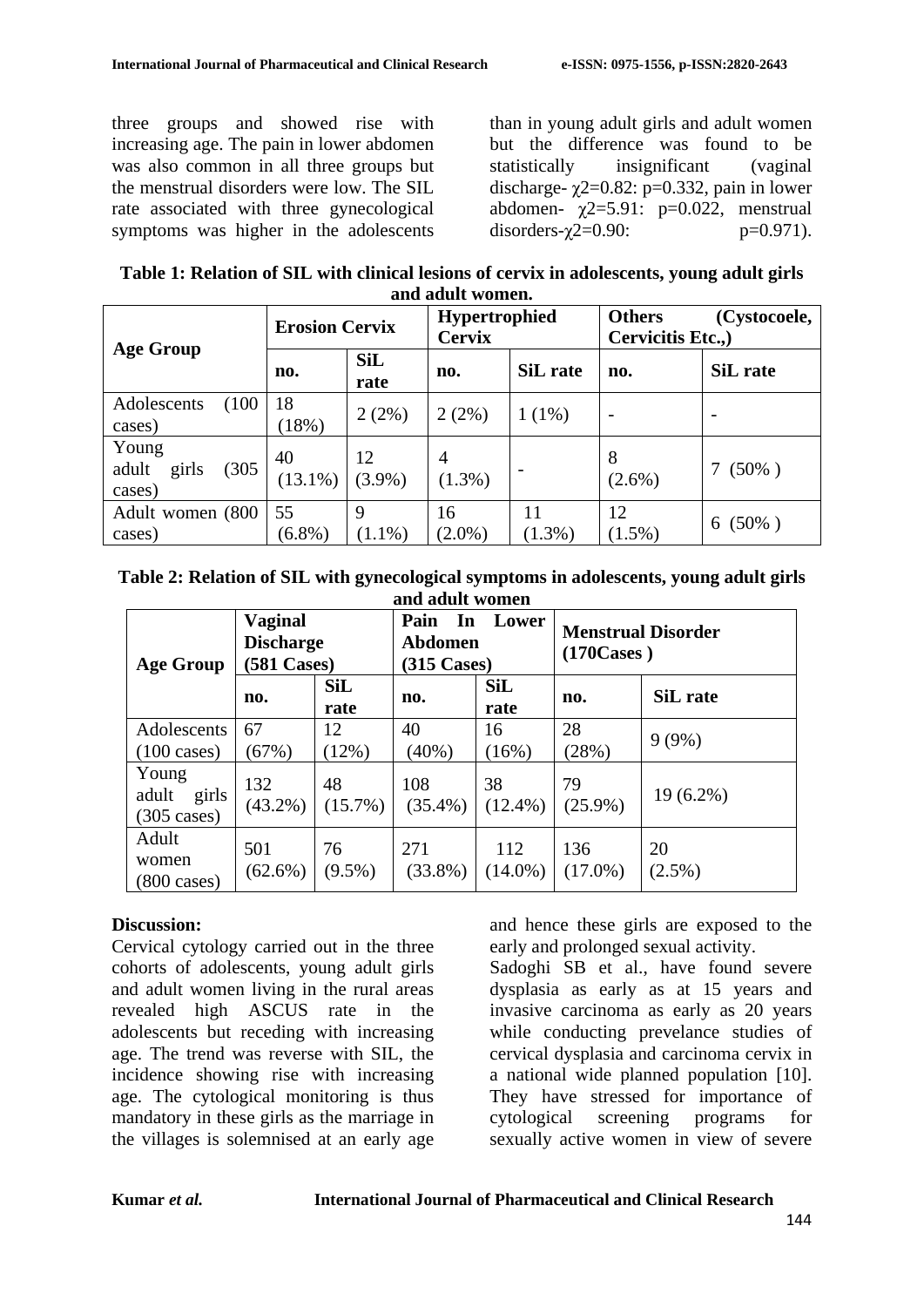cytopathological changes occurring at young age. Carlson HJ and DeMay KM have also analyzed the mode ages of women with cervical dysplasia and have found that the onset of dysplasia was asymmetrically related with young age [11].

In cytology, cells are scraped from the squamo-columnar junction of the cervix and fixed on a glass slide for reading by a trained cytologist [12]. This method, commonly called Pap smear, has several limitations, such as high false-negative rates, low sensitivity, subjective interpretation, and low predictive value, as one-third of women who progressed to cervical cancer had a normal Pap smear. [13] The notification of results to women as well as the visits required for cytologic screening pose programmatic and logistic challenges. [13] In this context, visual screening was developed based on the principle that a higher concentration of intracellular proteins leads to a dense aceto-whitening effect. Its advantage is that it is an easy-to-learn, inexpensive method that requires minimum equipment. [13]

Moscicki AB also found increased rate of regression of LSIL in adolescents and young adult girls and adult women (94%), LSIL regressed to normal within 36 months of detection. Progression of LSIL to HSIL has been reported to vary from 7% to 14% in adult women [14]. They have also seen that only 3% of LSIL in adolescents and young adults went through HSIL. In present study, the regression of the lesion was very common than persistence or progression to SIL. Progression of ASCUS to LSIL was almost equal in all the three cohorts. However, persistence of LSIL was higher in the young adult girls and adult women than in adolescents. It was satisfying to note that none of the LSIL cases progressed to HSIL in all three groups. On contrary, 3 of the 5 HSIL cases found in young adult women regressed to LSIL.

# **Conclusion:**

There is evidence that cervical cancer incidence is greater among women of lower classes, those less educated, and those with a larger number of children. Simultaneous behavior change communication exercises and routine screening in registry areas with a high incidence can perhaps accelerate the decline. In addition to this, prudent measures to vaccinate adolescent girls can be carried out after getting consent. Preventing and treating cervical cancer and reducing the burden are possible by targeting resources to the areas with high prevalence. Vaginal discharge was common in all the three groups and showed rise with increasing age. **References:**

# 1. Wright JD, Davila RM, Pinto KR, Merritt DF, Gibb RK, Radar JS, et al. Cervical dysplasia in adolescents. Obstet Gynaecol. 2005;106(1):115-20.

- 2. Simsir A, Brooks S, Cochran L, Bourquin P, Ioffe OB. Cervicovaginal smear [2]abnormalities in sexually active adolescents: Implications for management. Acta Cytol. 2002;46:271-76.
- 3. Mount SL, Papillo JL. A study of 10,296 pediatric and adolescent Papanicolaou smear diagnoses in northern New England. Pediatrics. 1999;103:539-45.
- 4. Edelman M, Fox AS, Alderman EM, Neal W, Shapiro A, Silver EJ, et al. Cervical [4]papanicolaou smear abnormalities in inner city Bronx adolescents: Prevalence, progression, and immune modifiers. Cancer. 1999;87:184-89.
- 5. Schiffman MH, Brinton LA. The epidemiology of cervical carcinogenesis. Cancer. 1995;76 suppl:1888-901.
- 6. Kahn JA. An update on Human papillomavirus infection and Papanicolaou [6] smears in